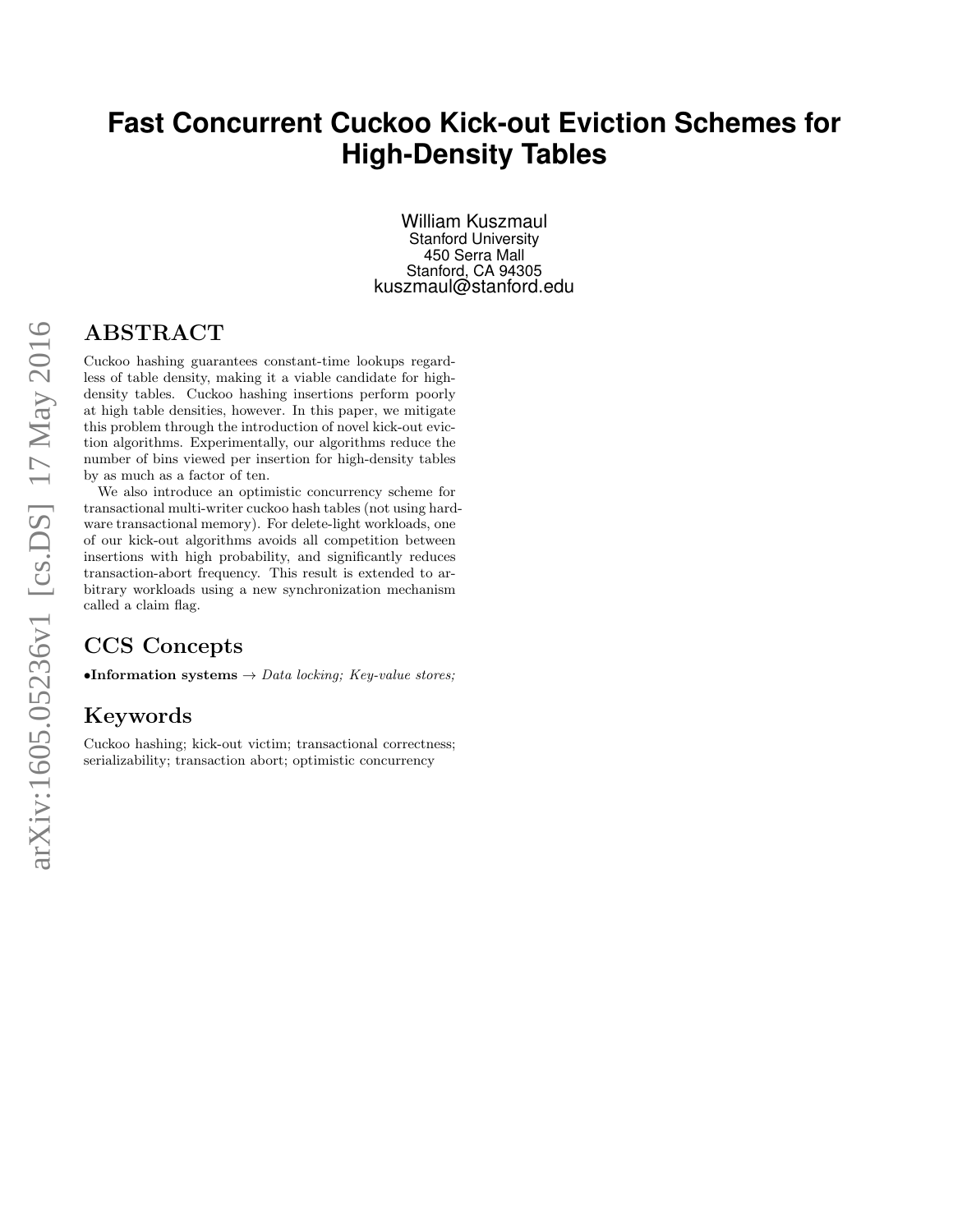# 1 Introduction

Unlike traditional hashing, Cuckoo hashing maps each key to two distinct bins using two hash functions. To insert a key, we simply look through the bins identified by the two hash functions and insert into the first containing a free slot. However, if neither bin contains an empty slot, then we pick one of two bins and kick-out one of the keys it contains. The displaced key, the *victim*, is then recursively reinserted into the table. The sequence of kick-outs that results from the initial insert is called a kick-out chain.

Introduced in 2004, Cuckoo hashing guarantees constanttime reads, overwrites, and deletes [\[9\]](#page-7-0). In particular, once a key is inserted into the table, it is guaranteed to be among the two bins to which it is hashed – regardless of the table density. In settings where memory is expensive this makes Cuckoo hashing especially valuable. See, for example, the flash-based key-value store system FlashStore [\[1\]](#page-7-1).

High performance implementations of cuckoo hashing in both serial [\[10\]](#page-7-2) and parallel [\[2,](#page-7-3) [8\]](#page-7-4) have proven cuckoo hashing to have practical potential. Typically, designs choose for each bin to contain either four or eight slots.

Unfortunately, whereas cuckoo hashing reads are constant time regardless of table-density, inserts become very slow for high-density tables. The kick-out chain resulting from an insertion in a high-density table results in the viewing of dozens (or hundreds) of bins, making cache-friendly or multithreaded cuckoo hashing difficult [\[8\]](#page-7-4). Commonly kick-out victims are selected in one of two manners: random kicking selects the victim randomly; and breadth-first search performs a search to find the shortest possible kick-out chain. Experimentally, at high table densities both kick-out eviction algorithms are equally bad in terms of bins viewed per insertion (Figure [1\)](#page-8-0).

This short paper demonstrates that simple algorithmic changes to both breadth-first search and random kicking can yield significant improvements. We introduce five mechanisms for reducing bins viewed per insertion: ghost insertions, sorted search, queue-kicking, and rattle-kicking.

- Ghost insertions: Ghost insertions allow a record to reside in two bins at once, marked as a duplicate in each (Section [4\)](#page-2-0). Duplicates make good kick-out victims because they are guaranteed not to cause additional kick-outs.
- Sorted Search: Whereas breadth-first search essentially maintains a queue of records whose children have not yet been examined, sorted search instead maintains a list sorted by a statistic called spawn count (Section [5\)](#page-2-1); records with small spawn counts are more likely to lead to small kick-out chains.
- Queue-Kicking: To select kick-out victims, queuekicking picks the record present in the bin for the longest (Section [6\)](#page-3-0). For delete-light workloads, by preemptively updating the queue, queue-kicking can be further harnessed to prevent concurrently planned kick-out chains from overlapping.
- Rattle-Kicking: In  $d$ -ary cuckoo hashing, records are hashed to d single-slot bins [\[3\]](#page-7-5). Rattle-kicking ensures that each of a record's hash functions are used once before any of them are used a second time (Section [7\)](#page-4-0).

Although we sometimes are able to provide theoretical justification for our results, our primary method of evaluation is experimental. At high table densities (using bins of size four) we obtain a factor of ten improvement by combining sorted search and ghost insertions. At high table densities for 4-ary cuckoo hashing, rattle-kicking, sorted search, and an algorithm of Khosla [\[5\]](#page-7-6) each perform approximately three times better than standard kick-out schemes.

In Section [8,](#page-5-0) we implement a transactional multi-writer cuckoo hash table (without using hardware transactional memory). For delete-light workloads, with 15 threads concurrently running 100-operation transactions, queue-kicking reduces the frequency of transaction aborts by a factor of around 256 in low-density tables, and 32 in high-density tables (Section [8.3\)](#page-6-0). To achieve similar results for arbitrary workloads, we introduce a concurrency mechanism called a claim flag.

• Claim Flags: By marking which slots have been scheduled for kick-out chains (and other write operations), claim flags eliminate all competition between inserts with high probability (even for polynomially many threads).

In our experimental evaluation for delete-heavy workloads, with 15 threads concurrently running 100-operation transactions, claim flags reduce transaction-abort frequency by a factor of around 512 in low-density tables, and 20 in highdensity tables (Section [8.3\)](#page-6-0). Claim flags are a particularly interesting direction for future work since they can likely be applied to other transactional data structures.

The rest of this paper is organized as follows. Section [2](#page-1-0) discusses past work on fast cuckoo insertions. Section [3](#page-2-2) experimentally evaluates ghost-insertions, sorted search, queuekicking, and rattle-kicking. Section [4](#page-2-0) discusses ghost-insertions. Section [5](#page-2-1) elaborates on sorted search, and discusses its applications to concurrent cuckoo hashing. Section [6](#page-3-0) discusses queue-kicking, and proves for delete-light workloads that a variant of queue-kicking eliminates all competition between concurrent inserts with high probability. Section [7](#page-4-0) discusses rattle-kicking and compares it to an algorithm of Khosla [\[5\]](#page-7-6). Section [8](#page-5-0) implements an optimistic concurrency scheme for transactional cuckoo hashing and introduces claim-flags; with high probability, claim-flags eliminate all competition between inserts, regardless of workload. Finally, Section [9](#page-7-7) concludes with directions for future work.

# <span id="page-1-0"></span>2 Past work on fast cuckoo insertions

Several techniques can be used to reduce kick-out chain length in serial cuckoo hashing, the simplest of which would be to just use large bins. One common technique is load balancing in which, upon inserting a record, one inserts into the least full of its two bins. Another is stashing, in which cuckoo chains longer than a certain maximum length are aborted and the homeless key is inserted into a separate stash [\[6\]](#page-7-8). This helps especially in the extremely rare event that no valid kick-out chain exists or if a kick-out chain is abnormally long. Stashing was used, for example, in the flash-based key-value store system FlashStore [\[1\]](#page-7-1). One of the cleverest modifications to cuckoo hashing is that of [\[7\]](#page-7-9), in which rather than hashing keys to bins of size  $B$ , one hashes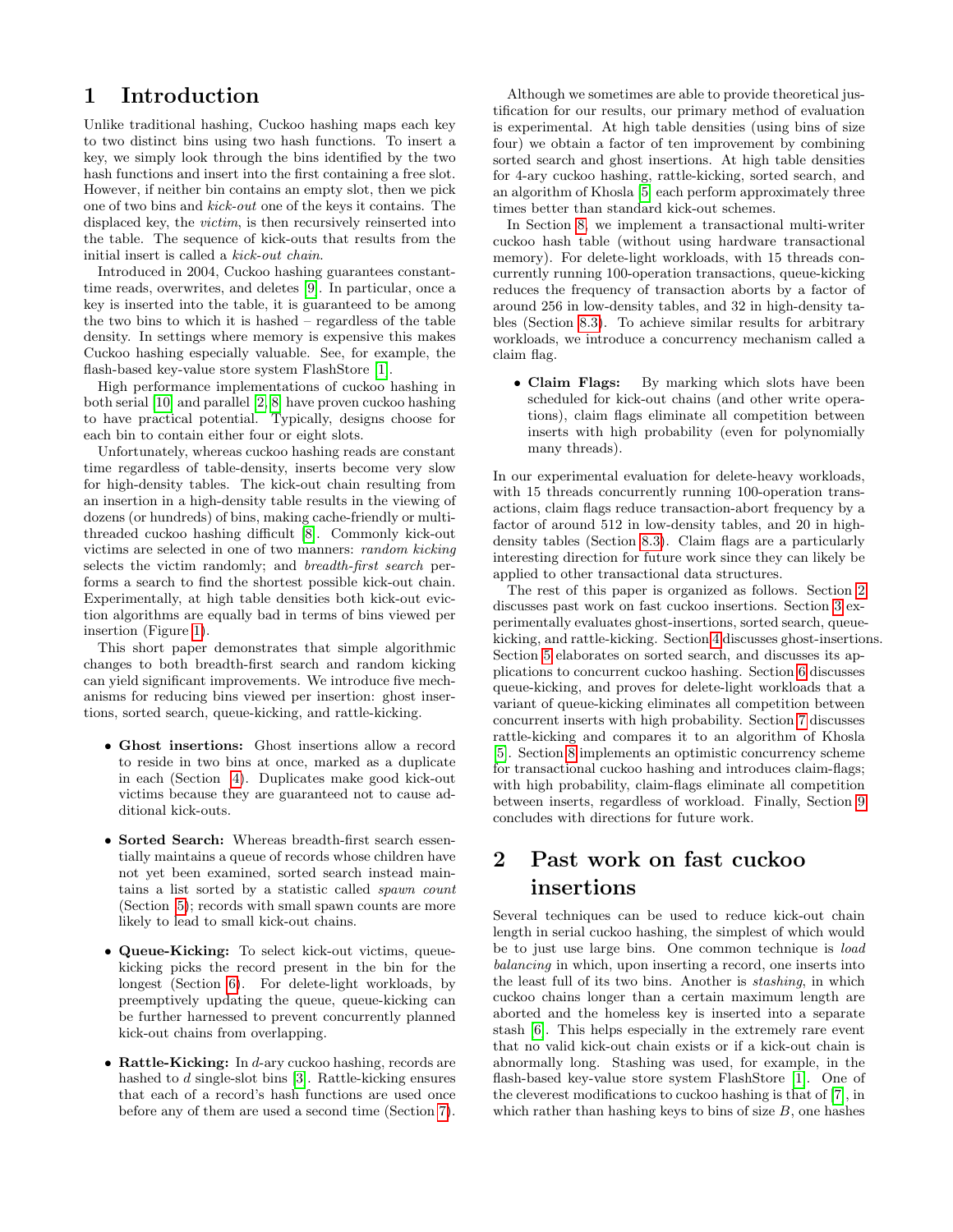keys to  $B$  adjacent slots – essentially allowing bins to overlap. This simple improvement yields surprising performance improvements. Although these techniques can be useful, to maintain generality we evaluate our kick-out eviction algorithms in the standard setting. In Section [8,](#page-5-0) however, we do take advantage of load balancing to reduce contention in the multi-writer setting.

Until now, not much work has been done on finding good kick-out eviction schemes. For d-ary cuckoo hashing (i.e., using bins of size one and  $d$  hash functions), however, algorithmic improvements to random-kicking have been proposed by Khosla [\[5\]](#page-7-6), the performance of which we compare to our results in Section [6.](#page-3-0)

# <span id="page-2-2"></span>3 Experimental Evaluation of Kick-Out Eviction Algorithms

In the following sections, we will introduce a number of techniques for reducing bins-viewed-per-insert in cuckoo hashing. In this section we compare these techniques experimentally. Note that, in order to facilitate comparison between algorithms, our graphs are on logarithmic scales.

Figure [1](#page-8-0) compares random kicking, breadth-first-search, sorted search (Section [5\)](#page-2-1), and queue-kicking<sup>[1](#page-2-3)</sup> (Section [6\)](#page-3-0). For each algorithm, we fill 1,000 hash tables to 97.5% full and graph the average number of bins viewed for insertions at each density. Each table consists of  $2^{13}$  bins, each of which has four slots. For each algorithm, we also consider in Figure [2](#page-8-1) the version of the algorithm in which ghost insertions have been implemented (Section [4\)](#page-2-0). Figure [1](#page-8-0) additionally tests the sorted search / breadth-first search hybrid discussed in Section [5.](#page-2-1)

Some implementations of cuckoo hashing use a variant called d-ary cuckoo hashing. In this variant, bins are of size one and, in order to still get good performance, d hash functions are used. Figure [3](#page-8-2) compares kick-out algorithms for 4-ary cuckoo hashing, evaluating random-kicking, breadthfirst search, sorted search, rattle-kicking, and an algorithm due to Khosla [\[5\]](#page-7-6), the final two of which are discussed in Section [7.](#page-4-0) Just as in Figure [1,](#page-8-0) Figure [3](#page-8-2) reports the average number of bins viewed per insertion over the course of 1000 trials; we use tables with  $2^{13}$  single-slot bins.

Our experiments use uniformly randomly generated hashes. Moreover, insertions assume that the key being inserted is not already present, and are not responsible for verifying this themselves.

All of our experiments appear to scale. That is, if one runs the same experiments on tables with arbitrarily many bins, then the data-points will remain essentially unchanged.

## <span id="page-2-0"></span>4 Ghost Insertions

In this section, we introduce the notion of ghost insertion, which can be used to improve an any kick-out algorithm's performance for high-density tables. When we insert a record  $R_1$ , we may have room for it in both bins  $b_1$  and  $b_2$  to which it is hashed. Preferably, we would insert  $R_1$  into whichever of  $b_1$  or  $b_2$  there will be the least demand for later. Ghost insertions simulate this by temporarily inserting the record

in both bins. Each copy of the record is marked as a duplicate, indicating to future insertions that it can easily be removed to make space for another record.

Later we may find ourselves trying to insert a record  $R_2$ into bin  $b_1$ , only to discover that no slots are available. Fortunately, because  $R_1$  appears in both  $b_1$  and  $b_2$ , we can simply remove it from  $b_1$ . At this point, the copy of  $R_1$  in  $b_2$  is marked as no longer being a duplicate record.

Surprisingly, all kick-out chains are guaranteed to terminate in a bin containing a duplicate.

<span id="page-2-4"></span>**Proposition 4.1.** Let  $C$  be a cuckoo-hash table built using only insert operations, and with ghost-insertions enabled. Let  $b$  be the final bin in a kick-out chain in  $C$ . Then prior to the kick-out chain, b contained at least one duplicate.

Proof. Call a bin available if it contains either a free slot or a duplicate. Call a bin reachable if some record in C is hashed to the bin but is contained (perhaps as a duplicate) in a different bin.

It suffices to show that there does not exist a bin b which is available, reachable, and free of duplicates. Suppose otherwise. As an available and duplicate-free bin, b must contain at least one free slot. It follows that no record (duplicate or otherwise) has ever been kicked out of b. But since b is reachable, some record  $r$  is hashed to  $b$  and contained in a different bin. However, because *b* contained a free slot when r was inserted, and since no record has ever been kicked out of  $b$ , record  $r$  must be present in  $b$  as a duplicate, a contradiction.  $\Box$ 

Our experiments in Section [3](#page-2-2) show that ghost insertions can significantly reduce the number of bins viewed per insertion for each kick-out eviction scheme. At high table densities, random kicking is improved by a factor of roughly 2.5, and breadth-first search is improved by a bit less than a factor of two.

The factor of two is hinted at by Proposition [4.1.](#page-2-4) At high table densities, almost all available bins contain only one free or duplicate slot. Proposition [4.1](#page-2-4) tells us that only those bins containing a duplicate are reachable. Thus ghost-insertions essentially double the number of available reachable bins.

#### <span id="page-2-1"></span>5 Sorted Search

In this section, we introduce sorted search, a kick-out eviction algorithm based on breadth-first search. Experimentally, at high table densities, sorted search can reduce the bins viewed per insertion by a factor of eight (Figure [1\)](#page-8-0).

We begin with a convention. A record's children is the set of slots which are in bins hashed to the record but not containing the record. When conducting a search algorithm for a kick-out path, we use the term spawning a record to mean looking at the record's children as part of the search. In turn, the record's children are its spawn victims.

Breadth-first search essentially maintains a queue of records that have been viewed but not yet spawned in the search. At each step in the search, we pop a record from the queue and check if any of its children slots are free. If any are, then the search is complete. Otherwise, we update the queue and continue.

Rather than maintaining a queue, sorted search maintains a list sorted by some statistic. At each step, rather than picking the record which has been in the list the longest to

<span id="page-2-3"></span> $1$ Our implementation of queue-kicking additionally uses hitbalancing, which is described in Section [6.](#page-3-0)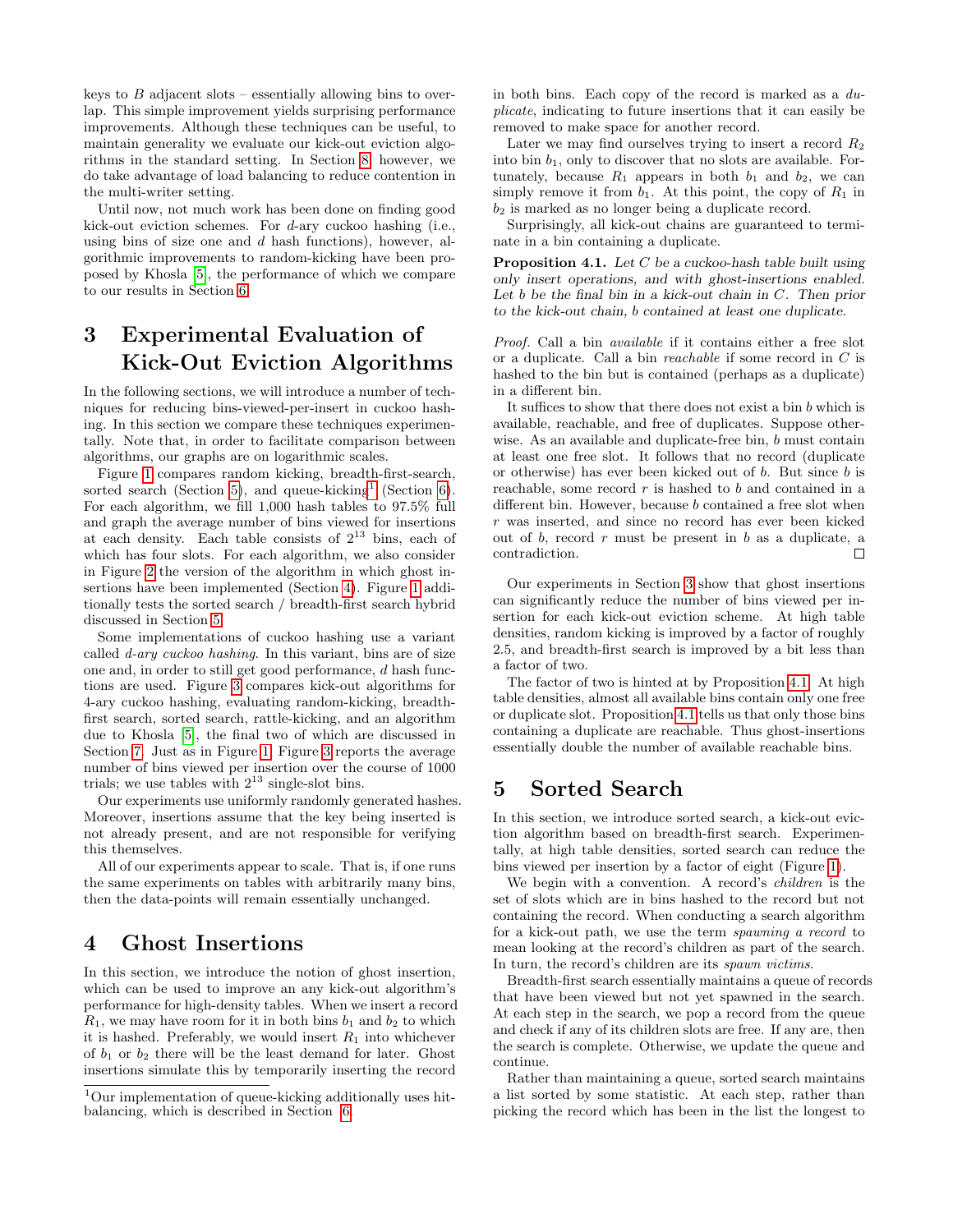spawn next (as in breadth-first search), we pick the smallest record according to the statistic.

After experimenting with many statistics, we have found one in particular, which we call spawn count, to be the most effective by far. The *spawn count* of a record in bin  $b$  is the number of times since the conception of the hash table that any search has previously spawned any record that was, at the time, contained in b. Surprisingly, even statistics using information specific to the record (and not just the bin) appear unable to perform better than spawn count.

For delete-heavy workloads, spawn count could potentially get large. One might choose to cap it at a given value. In our (delete-free) experiments, four bits (per bin) is easily sufficient to store spawn count. Consequently bucket sort can be used to efficiently maintain the sorted list during each search.

Unlike breadth-first search, which guarantees to return the shortest possible cuckoo path, sorted search could potentially return a path containing a cycle – that is, we may accidentally try to kick-out the same record from the same bin twice in the same kick-out chain. One low-overhead method to avoid revisiting buckets is to maintain a small hash table of the already visited buckets; in particular, the index of a bucket can be used as its hash. In order to fairly compare breadth-first search and sorted search, we eliminate the revisiting of buckets in our implementations of both.

Sorted search maintains two significant concurrency advantages of breadth-first search over random kicking. It can be implemented to take advantage of prefetching, and it provides short kick-out chains.

Prefetching: Unlike random walking, breadth-first search tells us the next few bins that will be fetched before we actually need to fetch them. In turn, this facilitates the use of prefetching to reduce fetch latency [\[8\]](#page-7-4).

Sorted search can also take advantage of prefetching. Indeed, sorted search may be modified to spawn the  $k$  smalleststatistic records at a time rather than just one (for an arbitrary  $k$ ). Moreover, if more than two hash functions are being used, one can take advantage of prefetching even when just fetching the children of a single record.

Short Critical Path: Breadth-first search yields a kickout chain whose size is logarithmic in the number of bins visited during the search. Previously, [\[8\]](#page-7-4) utilized this to significantly reduce critical path size in concurrent cuckoo hashing.

Experimentally, sorted search also satisfies this property. In Figure [4,](#page-8-3) we compare the length of kick-out chains generated by sorted search and breadth-first search both with and without ghost-insertions (using the same experimental set-up as in Figure [1](#page-8-0) from Section [3\)](#page-2-2). As can be seen by comparing Figures [1,](#page-8-0) [2,](#page-8-1) and [3,](#page-8-2) at 97.5% table density, all four search-based algorithms produce kick-out chains an order of magnitude smaller than those produced by walk-based algorithms.

If we model "picking the smallest-statistic bin" as "picking a random bin," and assume that each spawn is equally likely to terminate the search, then we can prove that sorted search's kick-out chains are logarithmic in comparison to the number of bins viewed.

Theorem 5.1. Suppose we search for a kick-out chain by, at each step in the search, spawning a record selected randomly from those viewed but not yet spawned. Moreover, suppose that each spawn is equally likely to terminate the search.

#### Then the expected length of the resulting kick-out chain is  $O(\lg r)$ , where r is the total number of spawns in the search.

*Proof.* Let  $B$  be the size of each bin and  $H$  be the number of hash functions. We require that  $B(H-1) > 1$ . Then for  $k \geq 0$ ,g at step k we have viewed  $2B + kB(H - 1)$  records. Since each step (after zero) spawns one record, that leaves  $2B + kB(H - 1) - k$  records which have been viewed but not spawned. Let  $f(k)$  be the average search-tree depth of the records so far viewed but not yet spawned after  $k$  steps, with  $f(0) = 0$ . The k-th step in the algorithm eliminates one record with expected depth  $f(k-1)$  and introduces  $B(H-1)$ records with expected depth  $f(k-1) + 1$  each. Since after the k-th step there are  $2B + kB(H-1) - k$  unspawned but viewed records, we can treat all but  $B(H-1)$  of those records as having average depth  $f(k-1)$  and  $B(H-1)$  as having average depth  $f(k-1) + 1$ , yielding total average depth of

$$
f(k) = f(k-1) + \frac{B(H-1)}{2B + kB(H-1) - k}
$$
  
 
$$
\leq f(k-1) + \frac{1}{k - k/(B(H-1))}.
$$

Since  $B(H-1) \geq 2$ , it follows that  $f(k) \leq 2(1+1/2+1)$  $1/3 + \cdots 1/k \approx 2 \ln k$ . Thus in a search with r spawns, the expected depth of the final spawn is  $O(\lg r)$ .  $\Box$ 

One may wish to use a sorted search and breadth-first search hybrid. Here, a record's position in the sorted list is determined first by the depth in the search at which it was a spawn victim, and then secondarily by its spawn count. This erases the necessity of monitoring for cycles and guarantees the kick-out path-length being logarithmic in bins viewed. As expected, the hybrid's performance is experimentally between that of sorted search and breadth-first search (Section [3\)](#page-2-2).

# <span id="page-3-0"></span>6 Queue-Kicking

Random walking is easy to implement and extremely low overhead. Unfortunately, at high table densities it does poorly at finding short kick-out chains. In this section, we introduce queue-kicking, which improves upon random kicking in order to significantly reduce bins viewed per insertion.

In order to develop a variant of random walking which will find shorter kick-out chains, we must first understand why random walking does poorly. Suppose one starts with an empty hash table (using bins of size four), and then fills the table to 97% full. Then the total number of kick-outs during all of the insertions combined will only be around the half the total number of records inserted<sup>[2](#page-3-1)</sup>

But if we pick kick-outs within a bin randomly, balls-inbins suggests that some slots will get picked several times while others won't get picked at all. Consequently, we will end up kicking records back into a bin they previously got kicked out of, when we instead could have kicked out a record who had never been kicked around before.

A simple resolution is to implement each bin as a queue. Rather then selecting kick-out victims randomly, one simply selects the record which has been in the bin the longest. We call this *queue-kicking*. Queue-kicking's performance is

<span id="page-3-1"></span> ${}^{2}$ Experimentally, regardless of table size, each bin tends to average 2.07 kick-outs.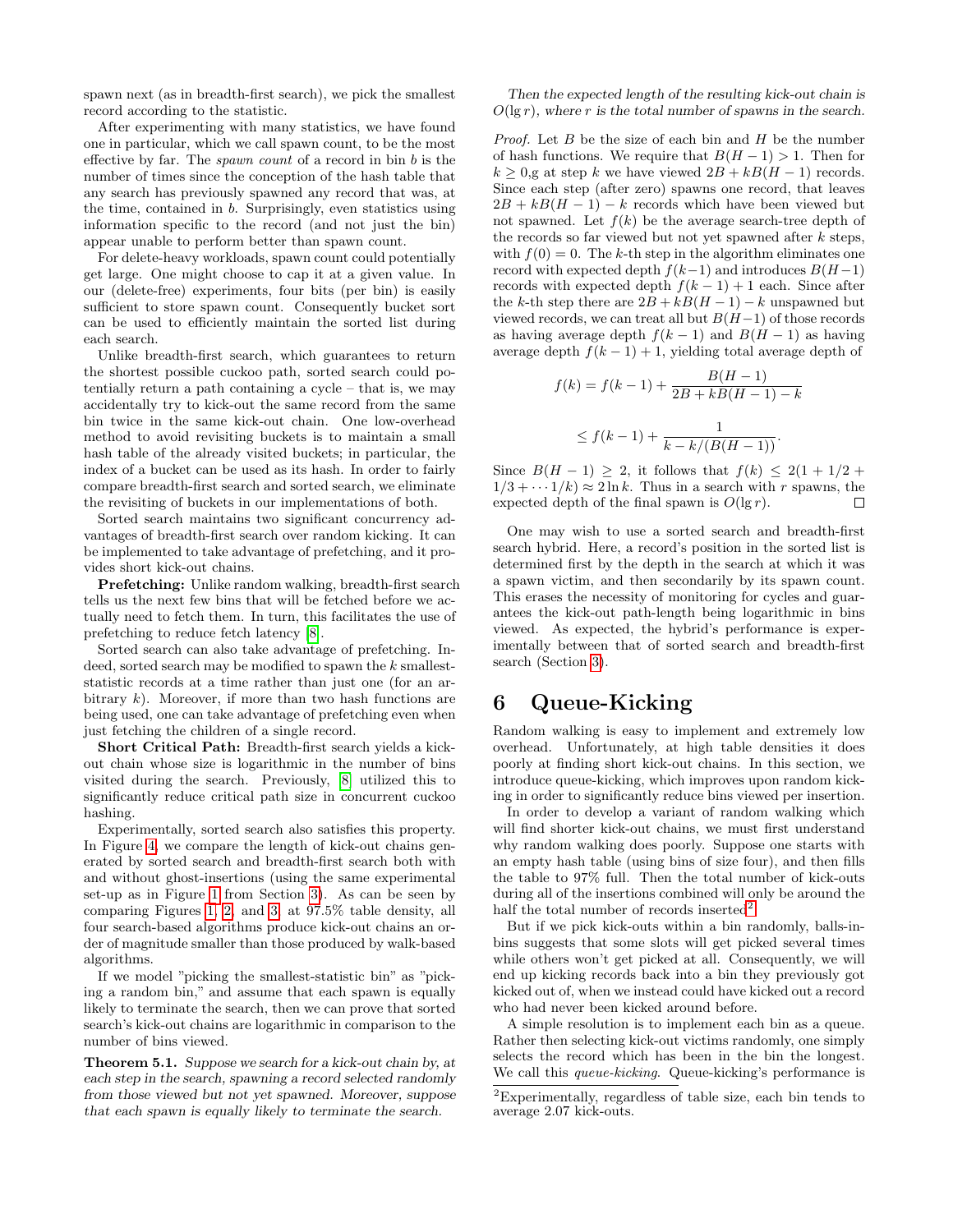additionally bolstered by the fact that the earlier a record is inserted into a bin, the less likely it is there only because the other bin to which it was hashed was full.

Our experiments in Section [3](#page-2-2) show that experimentally queue-kicking results in far shorter kick-out chains than does random-walking, at least for high-density tables. We may not be the first to observe the benefits of queue-kicking; in fact, it is the kick-out scheme used by Kennith Ross in his high-performance cuckoo hash table implementation [\[10\]](#page-7-2). We are the first, however, to explicitly observe its benefits – previously it appeared only in a single clause of a single sentence.

For delete-light loads, one could simulate queue-kicking by using a counter for each bin. This counter, known as the hit-counter, is incremented each time a record is inserted into a bin. The record is then placed in the slot whose index is congruent to the hit-counter modulo the size of the bin, kicking out another record if needed.<sup>[3](#page-4-1)</sup>

Using hit-counters would not work well for delete-heavy workloads since they could result in a kick-out in a bin which has free slots. For a workload not containing many deletes, however, hit-counters have two surprising consequences, the first a small benefit for performance, and the second a major benefit for concurrency.

Hit Balancing: Previously we discussed a common technique called load balancing in which, upon inserting a record, one views both hashed bins and picks the less full one. When both bins are full, however, we can generalize load balancing to hit balancing by picking the bin with a smaller hit-counter. So that they can utilize hit balancing, our experiments in Section [3](#page-2-2) use hit counters to implement queue-kicking.

Scheduling Kick-Out Chains: One problem with long kick-out chains is that, in multi-threaded systems, two concurrent insertions may plan overlapping chains, forcing one of the insertions to start over [\[8\]](#page-7-4). As we will see in Section [8,](#page-5-0) this can lead to a problematic number of transaction aborts in the context of transactional cuckoo hashing. In particular, in transactional cuckoo hashing, hundreds or thousands of inserts may be planned before any of them are committed to the table. Any overlaps in their kick-out chains will lead to transaction aborts. Worse still, if two kick-out chains terminate in the same bin which contains only a single free slot, they are guaranteed to compete for the slot.

Interestingly, this problem can be resolved using hit-counters. If hit-counters are incremented with atomic fetch-and-adds, then we are guaranteed that any  $B$  threads trying to insert into the same bin will all be assigned different slots. (Here,  $B$  is the number of slots in the bin.) In practice, for deletelight workloads, this is enough to reduce transaction aborts by a factor of 30 (Section [8\)](#page-5-0).

In fact, we can prove with high probability that the use of hit-counters completely eliminates overlaps between concurrent inserts. This is formalized through the following lemma.

<span id="page-4-3"></span>**Lemma 6.1.** Consider a cuckoo hash table with  $n$  bins, each containing  $B$  slots. Suppose  $t$  threads concurrently each perform D operations, with each operation randomly

touching at most j slots. If  $D \in O(n)$ , then with probability  $O((tj)^{B+1}n^{1-B})$  no bin will ever simultaneously receive more than B touches.

*Proof.* Observe that at most  $t \cdot j$  touches can occur simultaneously. Consider an arbitrary bin b. Out of the  $n^{t \cdot j}$  ways to assign  $t \cdot i$  distinct touches to n bins, at most

$$
\binom{t \cdot j}{B+1} n^{t \cdot j - (B+1)}
$$

of them assign more than  $B$  touches to bin  $b$ . By the union bound, the probability of any bin being over-subscribed is at most

$$
\frac{\binom{t \cdot j}{B+1}}{n^B} \le t \cdot j \cdot \left(\frac{t \cdot j}{n}\right)^B.
$$

Applying the union bound to the D operations, the probability of any bin is ever over-subscribed is at most

$$
D \cdot t \cdot j \cdot \left(\frac{t \cdot j}{n}\right)^B \in O((tj)^{B+1} n^{1-B}).
$$

 $\Box$ 

### <span id="page-4-0"></span>7 Rattle-Kicking

Until now, we have focused on cuckoo hash tables using two hash functions and bins with several slots. Some applications, however, use d-ary cuckoo hashing, in which bins contain one slot only and d hash functions are used  $[3].<sup>4</sup>$  $[3].<sup>4</sup>$  $[3].<sup>4</sup>$  $[3].<sup>4</sup>$ 

For d-ary cuckoo hashing, random kicking performs poorly with respect to bins viewed per insertion, even for tables at smaller densities. In this section, we resolve this with a simple technique called rattle-kicking.

Refer to the d hash functions as  $h_0$ ,  $h_2$ , ...,  $h_{d-1}$ . For each key  $x$  in the hash table, we maintain a *rattle-counter* denoted by  $r(x)$  which is initially zero and is incremented every time we try to insert  $x$  into a bin. When a key  $x$  is either introduced to the table or displaced from its previous bin, we try to insert it into bin  $h_{r(x) \pmod{d}}$ . If that bin already contains a key  $y$ , however, then whichever of  $x$  or y has a higher rattle-counter gets to stay in the bin. We increment the other's rattle-counter and recursively try to insert it into another bin.

We refer to the act of picking the key with the smaller rattle-counter as rattle-balancing. Similarly to load balancing, rattle-balancing ensures that there is little variance between rattle-counters of records throughout the hash table.

At the cost of a small overhead (rattle-counters) per key, our algorithm appears to significantly reduce the length of kick-out chains. (See Section [3.](#page-2-2)) At table density below 85%, our algorithm performs close to as best as one could hope. If a table has density  $\delta$ , then we would hope each insert and kick-out would have a  $(1-\delta)$  chance of not inducing another kick-out. In turn, this would yield chains of average length  $1/(1 - \delta)$ .

Random kicking performs poorly because it reuses hash functions unnecessarily. According to our data for 4-ary cuckoo hashing, when we fill a table from empty to 95% using random kicking, each record has visited a total of only

<span id="page-4-1"></span><sup>3</sup> In our experiments the hit-counter can easily be stored within a single byte (similarly to spawn-count for sorted search). One could choose to store the hit-counter modulo the number of slots in each bin.

<span id="page-4-2"></span><sup>4</sup>Two examples of systems using this technique include Shore-MT [\[1\]](#page-7-1) and FlashStore [\[4\]](#page-7-10).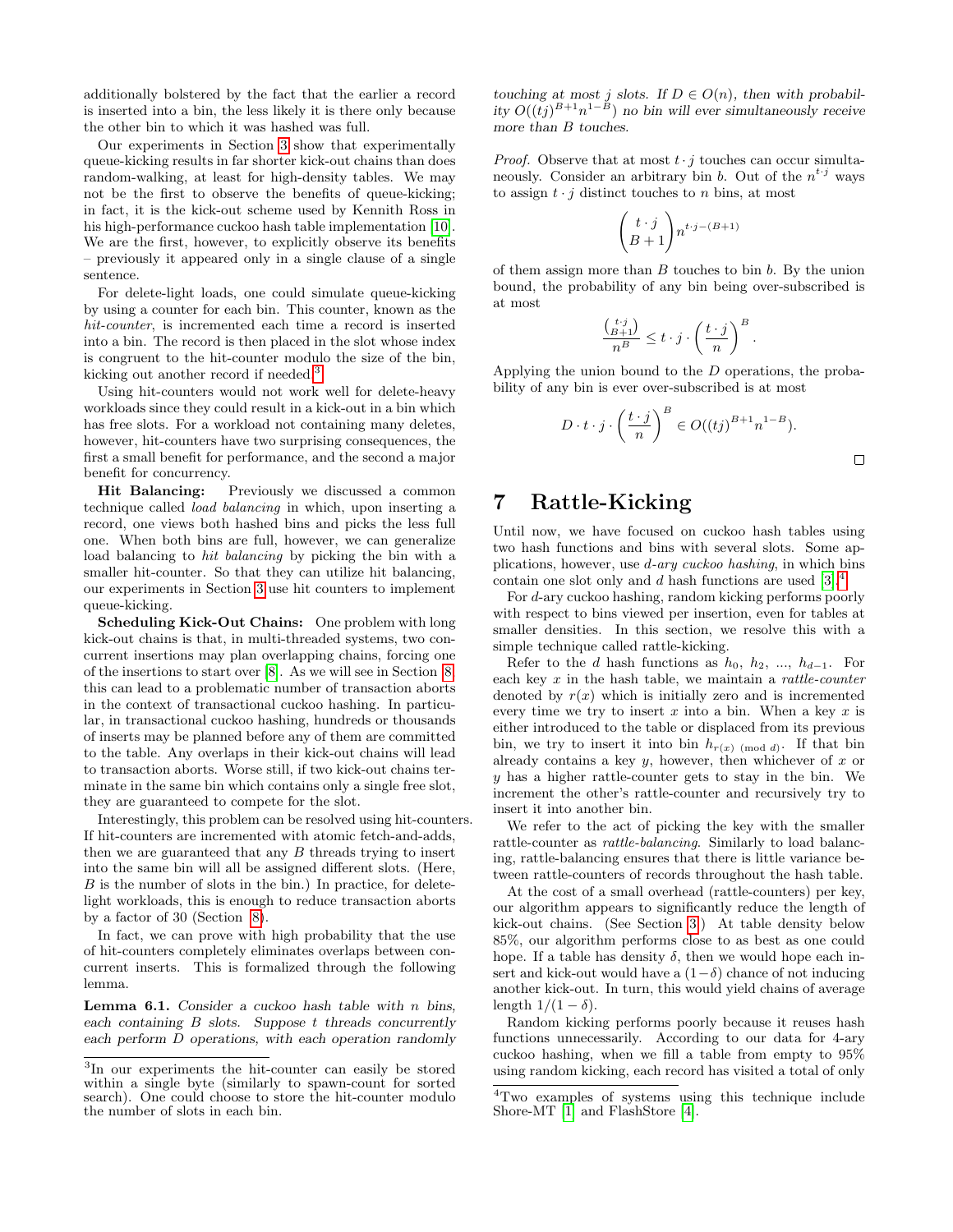around  $5.6 \text{ bins}^5$  $5.6 \text{ bins}^5$ . But if we stick  $5.6$  balls randomly in four cups (the number of hash functions), some cups will get several balls while others may be totally empty. When we try a hash function we've never used before for a key, we are effectively picking a random bucket in the hash table in which to insert that record – this will lead to the  $1/(1 - \delta)$ performance that we desire. But when we instead reuse a hash function, we are sending the record to a slot we already know is full.

Rattle counters solve this problem by going through all the hash functions for a record before reusing any. Moreover, rattle-balancing keeps rattle-counters for all records relatively balanced, rather than some records having many unused hash functions while others have none. Using rattlecounters to fill a table to 95% full results in records having used only 3.3 of their hash functions on average. Consequently, most records have not reused a single hash function.

In addition to testing random-walking, rattle-kicking, breadthfirst search, and sorted search for d-ary cuckoo hashing (Section [3\)](#page-2-2), we test an interesting kick-out eviction algorithm due to Khosla [\[5\]](#page-7-6). For high-density tables Khosla's algorithm performs similarly to rattle-kicking.

The computations in Section [3](#page-2-2) assume a record's prior absence for each insertion. Consequently, when the table is near empty, our algorithms view fewer than d slots per insertion. Khosla's algorithm must maintain certain invariants which prevent it from easily doing this  $[5]$ .

Rattle-kicking can be thought of as a d-ary analogue for queue-kicking. Is there a natural analogue for Khosla's algorithm as well?

# <span id="page-5-0"></span>8 Transactional Multi-Writer Cuckoo Hashing

In sections [5](#page-2-1) and [6,](#page-3-0) we discussed the relation of several of our kick-out algorithms to the multi-writer setting. In this section we apply queue-kicking to the multi-writer setting, and introduce a novel concurrency scheme which allows a multi-writer Cuckoo hash table to achieve transactional correctness without being inhibited by transaction aborts. Past authors have proven cuckoo hashing's potential as a multiwriter table with threads performing single operations at a time [\[2,](#page-7-3) [8\]](#page-7-4). Our work extends this to transactional Cuckoo hashing, where each thread wants transactions comprising many operations to be performed atomically.

Each thread in a multi-writer hash table may wish to perform a series of transactions, where each transaction comprises a collection of reads, writes, deletes, and overwrites which are dependent on each other. For example, if a thread were managing bank data, it might wish to move \$1000 from Ann's account to Bill's account under the condition that Bill's account contains less than \$1000 and his friend Liz's account contains less than \$500. Transactional correctness is a property which prevents inter-dependencies between concurrent transactions from producing unexpected results. A table is said to be transactional if after all the transactions have been performed in parallel, there exists a serial schedule for the transactions which would have resulted in the same end-result hash table.

Past non-transactional multi-threaded Cuckoo hash tables have avoided locking slots for read operations by using version counters on each slot, and having reads check that the counter did not change between the start and end of the read [\[2,](#page-7-3) [8\]](#page-7-4). In order to achieve transactional correctness, we use a more complicated notion of version IDing based on an optimistic-concurrently scheme of SILO, a high-performance in-memory database [\[11\]](#page-7-11). In particular, all of the slots in a transaction are assigned a new version ID at the end of the transaction; and the final hash table will be the same as the one obtained from any serial scheduling of the transactions weakly ordered by version-ID number.

Our experiments find that a naive adaption of SILO's optimistic concurrency scheme to Cuckoo hashing results in frequent transaction aborts, even at low table densities. We introduce a number of techniques for reducing these aborts, including an application of queue-kicking (introduced in Section [6\)](#page-3-0), local retries, and claim flags. Using fifteen threads to concurrently build a table, our techniques can be combined to reduce abort-frequency by a factor of more than 7,000 for low-density tables and 450 for high-density tables (Figure [6\)](#page-8-4). In particular, with high probability, claim flags allow threads to schedule inserts and kick-out chains without competing. In our experiments for delete-heavy loads, claim flags bring the percent of transaction attempts that abort down from more than 5% to approximately .02% at low table densities, and from more than 10% to approximately .5% at high table densities (Subsection [8.3\)](#page-6-0). These percentages will vary depending on the size of the table, the number of threads, and the number of operations per transaction. For example, a larger table with the same number of threads and number of operations per transaction will yield smaller percentages.

#### 8.1 A Naive Optimistic Concurrency Scheme

We implemented the following transactional multi-writer cuckoo hash table, using an optimistic concurrency scheme based on the techniques of in-memory database SILO [\[11\]](#page-7-11).

Each slot and each bin has its own spin lock and version ID number, the latter of which guards the former. Each transaction has three stages:

Stage 1: The Planning Stage. The thread performs a transaction comprising inserts, look-ups, overwrites, and deletes; each of which may depend on the outcome of previous operations. In this stage, however, the transaction does not apply its edits to the table. In order to achieve transactional correctness, the edits are applied in Stage 3.

Prior to reading a slot's contents, the slot's version ID is added to the transaction's read set. Whenever the transaction plans to edit a slot, however, the slot's version ID is instead added to the *transaction's write set*<sup>[6](#page-5-2)</sup>. In addition, the transaction will sometimes wish to verify that a record  $r$  is not in a bin  $b$ . Instead of using the version ID of each of b's slots, the transaction inserts b's version ID into the read set. In turn, insertions add to the write set the version ID of the bin into which they plan to insert.

Stage 2: The locking and verification stage. The transaction locks the slots and bins whose version IDs are

<span id="page-5-1"></span><sup>5</sup>This average appears to be mostly independent of table size.

<span id="page-5-2"></span> $^6\mbox{After reading a slot's contents, the transaction should check}$ that the version ID is unchanged, in order to guarantee the integrity of the data read.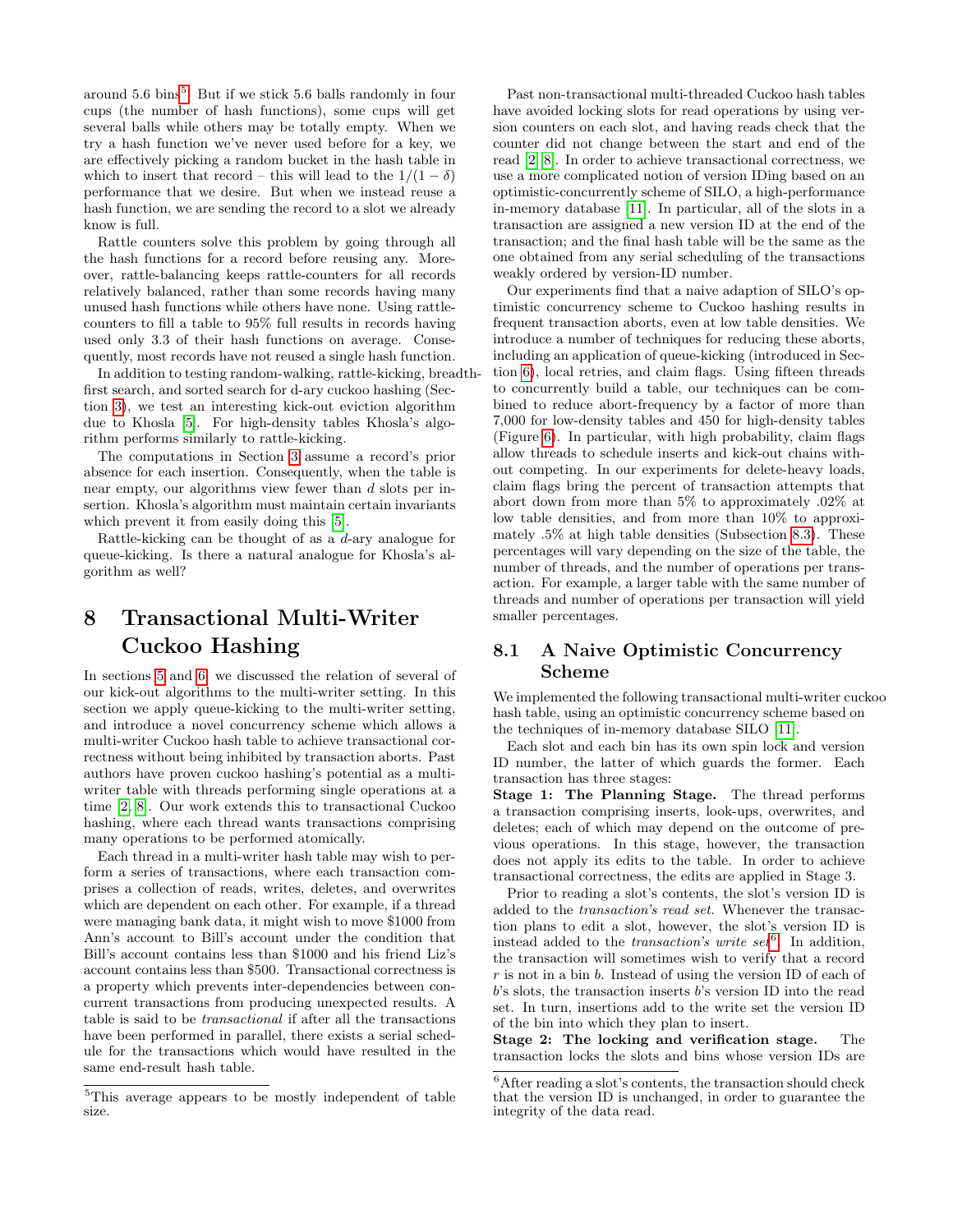in the write  $set^7$  $set^7$ . The transaction then checks whether any version ID in either the read set or write set has changed since being added to the set. If any have, then the transaction releases all of its locks and aborts. Version IDs in the write set can be checked immediately after the corresponding slot/bin has been locked.

Stage 3: The apply/commit stage. The transaction applies each of the write-operations from Stage 1. Additionally, prior to releasing the locks, the transaction updates the version ID of every slot and bin in the write set to a new version ID, the transaction ID. The transaction ID is the maximum of all the IDs in the read set along with all the IDs in the write set, except additionally incremented by one[8](#page-6-2) .

Observe that each transaction effectively occurs atomically, in the instant when the final lock in Stage 2 is taken. Moreover, no other transaction with a smaller transaction ID can possibly have made edits depending on those of the current transaction, a property which can prove useful for logging and snapshots.

Surprisingly, even at low table-densities transaction aborts can pose a major obstacle. More than 40% of transaction attempts abort, for example, when 15 threads concurrently perform 100-operation transactions to fill a  $2^{17}$  slot table to 60% full using a delete-heavy workload. (See Subsection [8.3](#page-6-0) for more details.) Most of these aborts are overly conservative, and can be eliminated through the use of local retries, which we will introduce in the next section.

Even with local retries, however, more than 5% of attempted transactions abort, and for a table filled to 95% full, more than 10% of attempted transactions abort. In the next section, we will eliminate almost all of these aborts using a new mechanism called a claim flag. Note that these percentages are specific to the parameters of our experiment, and would shrink, for example, if we increased the table size without changing the number of threads or size of transactions.

#### 8.2 Mechanisms for Reducing Aborts

The concurrency scheme described so far falls apart for highdensity tables due to an excess of transaction aborts. In addition to queue-kicking (which was discussed in Section [6\)](#page-3-0), we experimentally evaluate three mechanisms for reducing transaction aborts: local retries, system-transaction kickouts, and claim flags.

Local Retries: Local retries eliminate a class of aborts which are overly conservative. In Stage 1, the success of an insertion, or the failure of a read, overwrite, or delete is contingent upon a particular record being absent from the table. In Stage 2, the continued absence of this record is confirmed using bin IDs in the read and write sets. If one of these IDs has changed, however, then the entire transaction aborts. Most likely, however, the bin-transaction-ID change was not a result of the relevant record appearing in the table. Thus when a thread  $T$  finds during Stage 2 that a bin version ID used to confirm the absence of a record  $k$  has changed, thread T's transaction should not abort. Instead it should release its locks, verify that  $k$  is still absent from the bin, and restart Stage 2 using the bin's new version ID. This is referred to as a local retry.

Local retries for bin IDs in the write set can be performed without releasing already acquired locks. In particular, by locking bins before slots in Stage 2, one can perform local retries (without risk of deadlock) on write-set bin IDs right before locking the corresponding bin.

System-Transaction Kick-Outs: Kick-out chains need not wait until Stage 3 to be performed. Instead, they can be performed as individual transactions during Stage 1. In fact, by performing a kick-out chain in reverse order, each individual kick-out can be performed as a mini-transaction.

Surprisingly, without the aid of claim flags or queue-kicking, system-transaction kick-outs would actually increase the number of kick-out chain collisions. Competition for the slot freed by the kick-out chain leads to aborts.

Claim Flags: In stage 1, whenever a thread adds a slot to the write set, it atomically claims the slot using a one-bit flag. Claims do not restrict read-access to a slot or to its version ID.

Whenever an insertion or kick-out chain comes across a claimed slot, it simply ignores that slot. If all of the slots in a bin are claimed or locked, then the insertion / kickout chain is forced to abort. Lemma [6.1](#page-4-3) tells us with high probability, however, this will never happen within a n-bin table's entire  $O(n)$ -operation lifespan.

In order to avoid deadlock, no operation can ever wait on a claim flag. Instead, when overwrites, or deletes see a claimed slot, they must abort the transaction. In the same situation without claim flags, however, one of the conflicting transactions would have been forced to abort later regardless of the concurrency scheme.

Once a claim flag is taken, the slot's version ID is guaranteed not to change before the transaction's completion. Consequently, slots need not be locked until Stage 4, and slot locks need not be acquired atomically.

Besides the occurrence that a bin is completely claimed / locked (which Lemma [6.1](#page-4-3) tells us is rare), claim flags and local retries leave only four possible causes for aborts: a slot is read by one transaction but then modified by another; two deletes / overwrites try to edit the same record concurrently; a delete / overwrite tries to edit a slot already claimed for a kick-out chain; or a transaction inserts a key which another transaction is relying on as not being present.

#### <span id="page-6-0"></span>8.3 Experimental Results on Multi-Threaded Cuckoo Hashing

We gather data on six variants of transactional multi-threaded cuckoo hashing. The first uses neither local retries, claiming, system transaction kick-out chains, nor queue-kicking. We significantly improve this with the second, which adds in local retries. In the third, we introduce queue-kicking (using hit-counters). For a delete-light workload this both decimates transaction aborts and shortens kick-out chains. In the fourth implementation, we introduce system-transaction kick-out chains, achieving additional improvements. The fifth implementation replaces queue-kicking and system-transaction kick-outs with claim flags, resulting good performance regardless of workload. Finally, the sixth implementation in-

<span id="page-6-1"></span> ${\rm ^7This}$  must be done in a globally sorted order to avoid deadlock.

<span id="page-6-2"></span><sup>8</sup>Additionally, we may require that it is at least one greater than the transaction IDs of any previous transactions run by the same thread.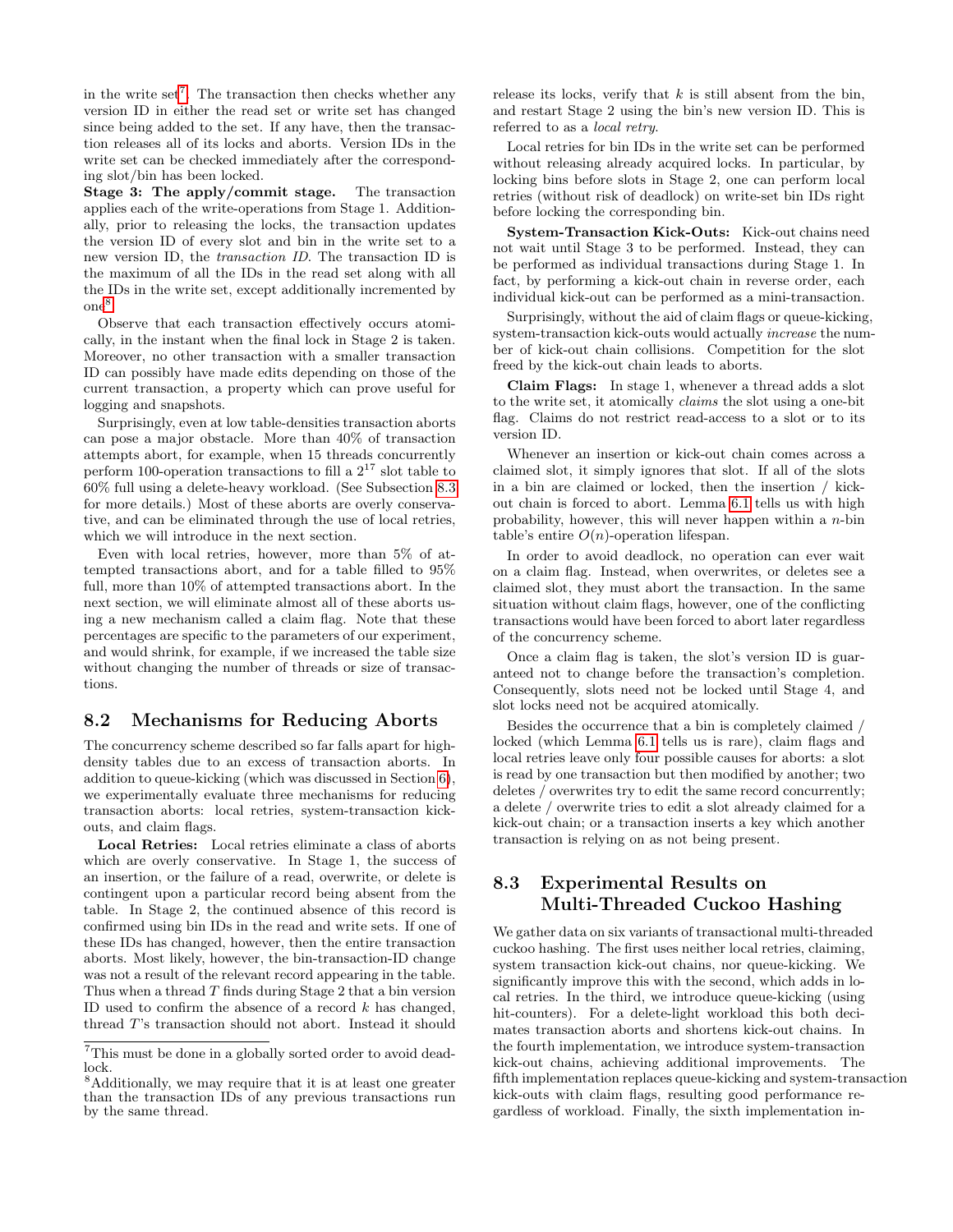troduces system-transaction kick-out chains again<sup>[9](#page-7-12)</sup>.

We run tests on a table with  $2^{14}$  bins, each containing 8 slots. We consider two workloads, one of which is light on deletes and one of which is delete heavy; the relative frequencies of inserts, deletes, overwrites, and reads is 1:0:1:1 and 2:1:2:2 in the two tests. Our experiments use 15 threads, each of which runs transactions batching together 100 operations. Each insert uses a randomly generated pair of hashes and a randomly generated integer payload; insertions use load balancing, but not hit balancing. To randomly select a record for an overwrite, delete, or read, a thread picks out of all records ever inserted into the table by the thread.

Figure [5](#page-8-5) shows the results for the delete-light load, and Figure [6](#page-8-4) shows the results for the delete-heavy load. In each case, we examine the total number of aborts for a table filled to each density, and average our results over 100 trials. Note that both graphs are on a log scale.

In general, one expects the total number of aborts to grow proportionally to the number of threads and number of operations per transaction, but to not depend on table size. Running our experiments on tables with varying parameters indicates that this is roughly the case, but it would be interesting to study the scaling properties of each implementation in more detail.

## <span id="page-7-7"></span>9 Directions for Future Work

Several directions for future work present themselves.

Our results are mostly experimental. Can one theoretically quantify the improvements obtained by our algorithms? Ghost insertions seem particularly interesting to study.

What other data structures can claim flags be applied to in order to achieve transactional correctness with low risk of transaction aborts? Is their applicability widespread?

Our tests use uniformly random hash functions. How do the relative performances of the algorithms change when bias hash functions are introduced?

Our tests compare kick-out eviction schemes by bins viewed per insertion, and concurrency schemes by transaction-abort frequency. It would be interesting to also compare runtime performances in various settings.

## 10 Acknowledgments

This research was conducted at HP Labs. The author thanks Harumi Kuno, Hideaki Kimura, and Bradley Kuszmaul for offering advice on exposition and directions of research. The author additionally thanks Hideaki Kimura for suggesting the notion of system-transaction kick-out chains.

#### 11 References

- <span id="page-7-1"></span>[1] B. Debnath, S. Sengupta, and J. Li. Flashstore: high throughput persistent key-value store. Proceedings of the Very Large Databases Endowment, 3(1-2):1414–1425, 2010.
- <span id="page-7-3"></span>[2] B. Fan, D. G. Andersen, and M. Kaminsky. Memc3: Compact and concurrent memcache with dumber caching and smarter hashing. In 10th USENIX Symposium on Networked Systems Design and Implementation, pages 371–384, 2013.
- <span id="page-7-5"></span>[3] D. Fotakis, R. Pagh, P. Sanders, and P. Spirakis. Space efficient hash tables with worst case constant access time. In Symposium on Theoretical Aspects of Computer Science 2003, pages 271–282. Springer, 2003.
- <span id="page-7-10"></span>[4] R. Johnson, I. Pandis, N. Hardavellas, A. Ailamaki, and B. Falsafi. Shore-mt: a scalable storage manager for the multicore era. In Proceedings of the 12th International Conference on Extending Database Technology: Advances in Database Technology, pages 24–35. ACM, 2009.
- <span id="page-7-6"></span>[5] M. Khosla. Balls into bins made faster. In 21th Annual European Symposia on Algorithms, pages 601–612. Springer, 2013.
- <span id="page-7-8"></span>[6] A. Kirsch, M. Mitzenmacher, and U. Wieder. More robust hashing: Cuckoo hashing with a stash. SIAM Journal on Computing, 39(4):1543–1561, 2009.
- <span id="page-7-9"></span>[7] E. Lehman and R. Panigrahy. 3.5-way cuckoo hashing for the price of 2-and-a-bit. In 17th Annual European Symposia on Algorithms, pages 671–681. Springer, 2009.
- <span id="page-7-4"></span>[8] X. Li, D. G. Andersen, M. Kaminsky, and M. J. Freedman. Algorithmic improvements for fast concurrent cuckoo hashing. In Proc. 9th EuroSys, page 27. ACM, 2014.
- <span id="page-7-0"></span>[9] R. Pagh and F. F. Rodler. Cuckoo hashing. Journal of Algorithms, 51(2):122–144, 2004.
- <span id="page-7-2"></span>[10] K. A. Ross. Efficient hash probes on modern processors. In Proc. 23rd ICDE, pages 1297–1301. IEEE, 2007.
- <span id="page-7-11"></span>[11] S. Tu, W. Zheng, E. Kohler, B. Liskov, and S. Madden. Speedy transactions in multicore in-memory databases. In Proc. 24th SOSP, pages 18–32. ACM, 2013.

<span id="page-7-12"></span> $9$ Note that unlike for queue-kicking, abort reductions from system-transaction kick-out chains are not already obtained by claim flags.